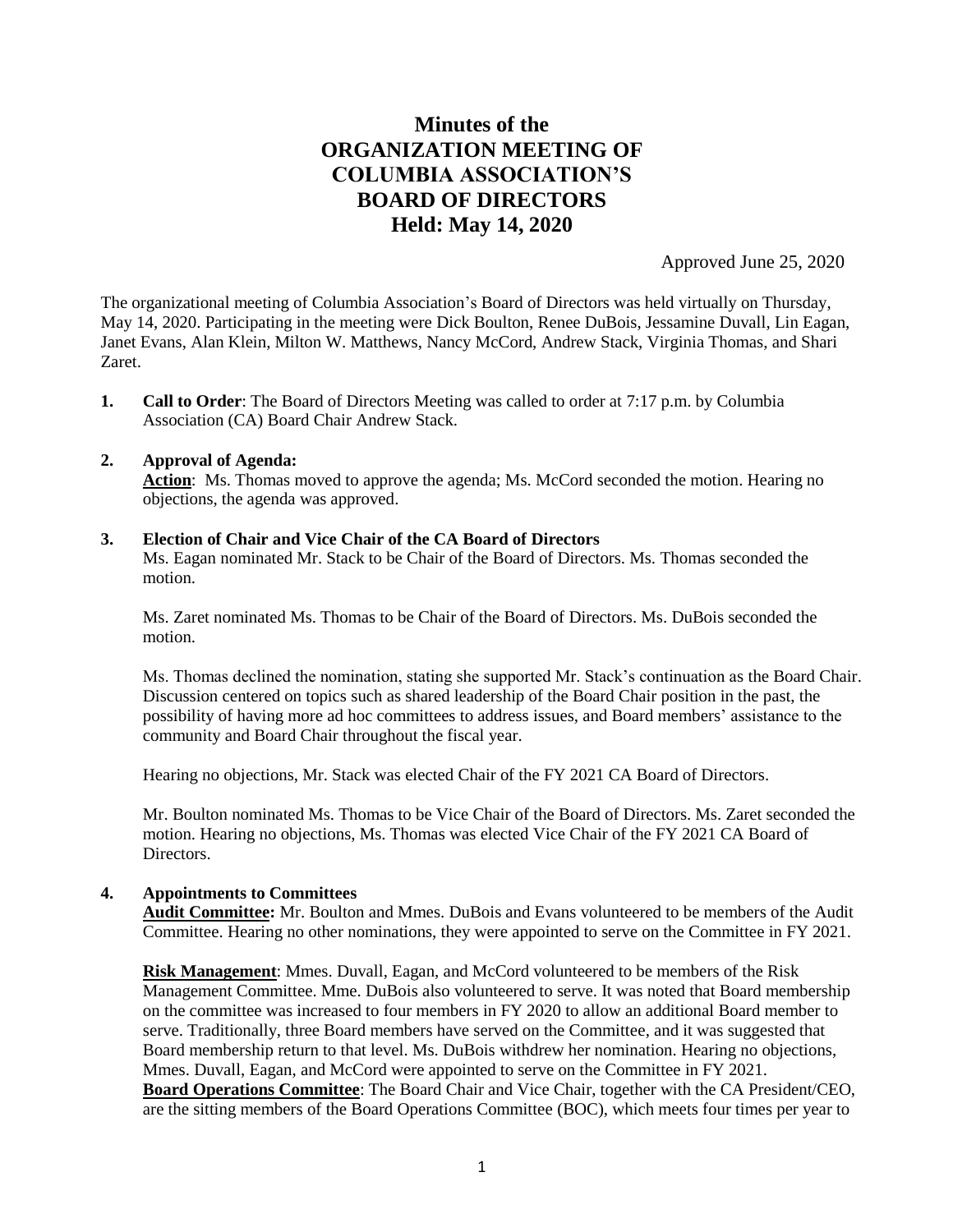set agendas for upcoming Board of Directors work session and meetings. Mr. Stack asked for volunteers to serve on the BOC at the four designated meetings. Mmes. DuBois and Zaret volunteered to serve at the June 1, 2020 meeting; Mmes. Duvall and Eagan volunteered to serve at the September 1, 2020 meeting; Mr. Klein and Ms. Evans volunteered to serve at the November 30, 2020 meeting; and Mr. Boulton and Ms. McCord volunteered to serve at the March 1, 2021 meeting.

#### **Board Member Liaisons to Advisory Committees**

Mr. Stack previously asked Board members to designate the advisory committee on which each would like to serve as Board member liaison. Following is list of advisory committees and each committee's Board member liaison:

| <b>Aquatics Advisory Committee</b>                 | Nancy McCord        |
|----------------------------------------------------|---------------------|
| Climate Change & Sustainability Advisory Committee | <b>Ginny Thomas</b> |
| Columbia Art Center Advisory Committee             | <b>Janet Evans</b>  |
| Golf and Green Advisory Committee                  | Lin Eagan           |
| Health and Fitness Advisory Committee              | Dick Boulton        |
| <b>Information Technology Advisory Committee</b>   | <b>Andrew Stack</b> |
| International & Multicultural Advisory Committee   | Alan Klein          |
| Millennial Advisory Committee                      | Shari Zaret         |
| Senior Advisory Committee                          | Renee DuBois        |
| Teen and Middle School Advisory Committee          | Jessamine Duvall    |
| Tennis Advisory Committee                          | Nancy McCord        |
| Watershed Resident Advisory Committee              | Shari Zaret         |

# **5. Selection of CA Representatives to the Inner Arbor Trust Board of Directors**

Ms. Thomas nominated Mmes. Eagan and Evans to be selected as representatives of Columbia Association, Inc. to the Inner Arbor Trust, Inc. for the period from May 14, 2020 until their successor(s) is/are selected by Columbia Association's Board of Directors. Ms. DuBois seconded the nomination. Hearing no objections, Mmes. Eagan and Evans were selected as the representatives.

# **6. Reappointments of Officers of Columbia Association**

Ms. McCord moved that the Board of Directors reappoint the slate of officers as presented. Ms. Thomas seconded the motion. Hearing no objections, the slate of officers as presented was approved.

The officers are: Milton W. Matthews President/CEO Mary Lynn Schwartz Treasurer Don Van Deusen Assistant Secretary

Susan Krabbe Vice President and Secretary

In response to a question from Mr. Boulton, responsibilities of the officers are delineated in the bylaws of the corporation.

# **7. List of Dates for BOD Work Sessions and Meetings in FY 2019**

Mr. Stack reviewed the list of dates for Board of Directors work sessions and meetings in FY 2021. Ms. DuBois suggested that, in light of CA's current financial situation, a work session be scheduled in August for an update on finances. Mr. Stack suggested that a work session be scheduled on the third Thursday of August – August 20, 2020.